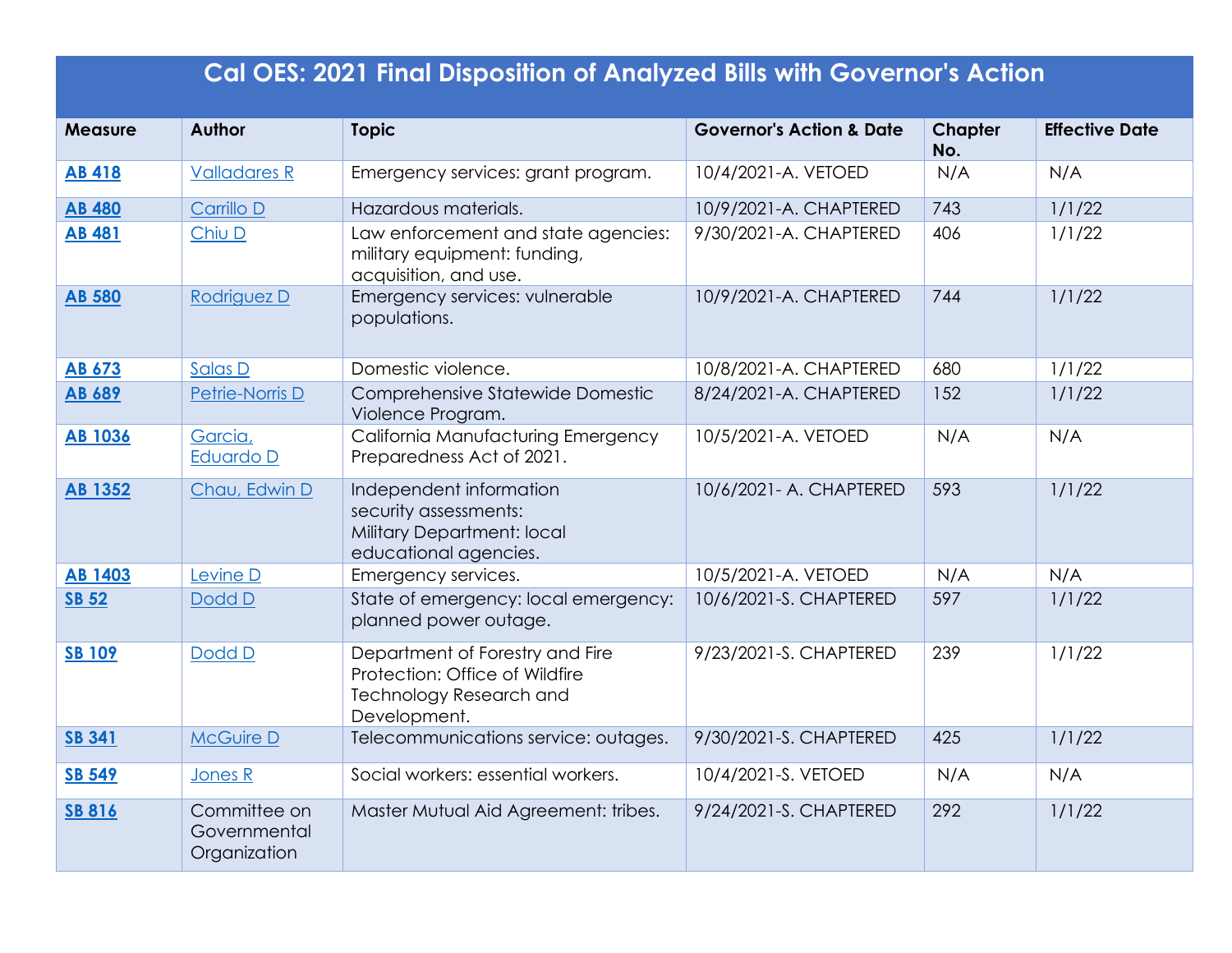| <b>Cal OES: 2021 Final Disposition of Tracked Bills</b> |                      |                                                                                     |                        |                    |
|---------------------------------------------------------|----------------------|-------------------------------------------------------------------------------------|------------------------|--------------------|
| <b>Measure</b>                                          | Author               | <b>Topic</b>                                                                        | Location               | <b>Chapter No.</b> |
| <b>AB 118</b>                                           | Kamlager D           | Department of Social Services: C.R.I.S.E.S. Grant Pilot<br>Program.                 | 10/8/2021-A. CHAPTERED | 694                |
| <b>AB 327</b>                                           | <b>Kiley R</b>       | COVID-19 vaccination status: prohibition on required<br>disclosure.                 | 4/30/2021-A. 2 YEAR    | N/A                |
| <b>AB 536</b>                                           | Rodriguez D          | Office of Emergency Services: mutual aid gap analysis.                              | 8/27/2021-S. 2 YEAR    | N/A                |
| <b>AB 657</b>                                           | Cooper D             | State civil service system: personal services contracts:<br>professionals.          | 7/14/2021-S. 2 YEAR    | N/A                |
| <b>AB 692</b>                                           | <b>Waldron R</b>     | Lake Wohlford Dam: grant funding: liquidation.                                      | 9/24/2021-A. CHAPTERED | 301                |
| <b>AB 800</b>                                           | <b>Gabriel D</b>     | Wildfires: local general plans: safety elements: fire hazard<br>severity zones.     | 4/30/2021-A. 2 YEAR    | N/A                |
| <b>AB 805</b>                                           | Maienschein D        | Personal protective equipment: distribution reports.                                | 5/25/2021-A. 2 YEAR    | N/A                |
| <b>AB 868</b>                                           | Garcia,<br>Eduardo D | State of emergency: funeral expense assistance.                                     | 7/14/2021-S. 2 YEAR    | N/A                |
| <b>AB 884</b>                                           | <b>Patterson R</b>   | State agencies: audits.                                                             | 5/25/2021-A. 2 YEAR    | N/A                |
| <b>AB 925</b>                                           | Dahle, Megan R       | Sexual assault forensic examinations: reimbursement.                                | 8/27/2021-S. 2 YEAR    | N/A                |
| <b>AB 973</b>                                           | Rodriguez D          | Office of Emergency Services: California Disaster Assistance<br>Act: annual report. | 9/10/2021-A. 2 YEAR    | N/A                |
| <b>AB 988</b>                                           | <b>Bauer-Kahan D</b> | Mental health: 988 crisis hotline.                                                  | 9/10/2021-S. 2 YEAR    | N/A                |
| <b>AB 1017</b>                                          | Quirk-Silva D        | Public restrooms: Right to Restrooms Act of 2021.                                   | 8/27/2021-S. 2 YEAR    | N/A                |
| <b>AB 1060</b>                                          | Rodriguez D          | Governor's Office of Emergency Services: California Alert.                          | 5/25/2021-A. 2 YEAR    | N/A                |
| <b>AB 1071</b>                                          | Rodriguez D          | Office of Emergency Services: tabletop exercises.                                   | 9/10/2021-S. 2 YEAR    | N/A                |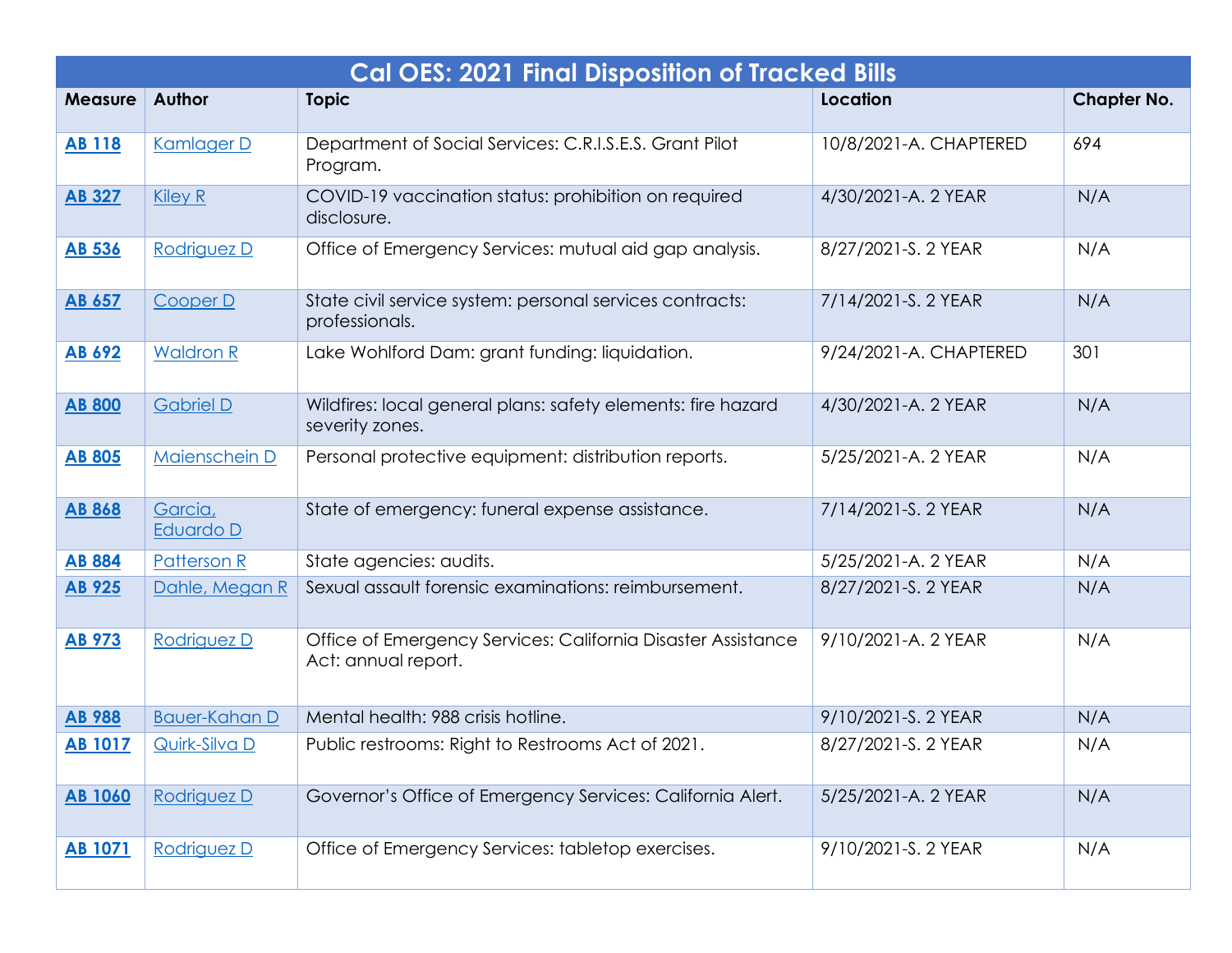| <b>AB 1100</b> | <b>Aguiar-Curry D</b>                   | Communications service: disasters: reports.                                                                    | 8/27/2021-S. 2 YEAR | N/A |
|----------------|-----------------------------------------|----------------------------------------------------------------------------------------------------------------|---------------------|-----|
| <b>AB 1123</b> | Rodriguez D                             | State of emergency: Governor's powers: notice of<br>executive action: audit of emergency fund expenditures.    | 9/10/2021-A. 2 YEAR | N/A |
| <b>AB 1202</b> | <b>Cervantes D</b>                      | Emergency services: local government: local assistance<br>centers: access and functional needs.                | 5/25/2021-A. 2 YEAR | N/A |
| <b>AB 1217</b> | Rodriguez D                             | Personal protective equipment: stockpile.                                                                      | 5/25/2021-A. 2 YEAR | N/A |
| <b>AB 1329</b> | Nazarian D                              | Building codes: earthquakes: functional recovery standard.                                                     | 8/27/2021-S. 2 YEAR | N/A |
| <b>AB 1429</b> | <b>Holden D</b>                         | State agency records: Records Management Coordinator<br>duties: personnel training.                            | 8/27/2021-S. 2 YEAR | N/A |
| <b>AB 1441</b> | <b>Cervantes D</b>                      | Emergency services: emergency plans: critically ill newborn<br>infants.                                        | 8/27/2021-S. 2 YEAR | N/A |
| <b>AB 1450</b> | <b>Gabriel D</b>                        | Public safety: large-scale sporting events.                                                                    | 5/25/2021-A. 2 YEAR | N/A |
| <b>AB 1488</b> | <b>Cervantes D</b>                      | Emergency services: local government: access and<br>functional needs: medical equipment.                       | 5/25/2021-A. 2 YEAR | N/A |
| <b>AB 1565</b> | Committee on<br>Emergency<br>Management | California Emergency Services Act: toll-free telephone<br>hotlines.                                            | 9/10/2021-S. 2 YEAR | N/A |
| <b>AB 1566</b> | Committee on<br>Emergency<br>Management | Office of Emergency Services: written threat assessment<br>and federal homeland security grant program report. | 9/10/2021-A. 2 YEAR | N/A |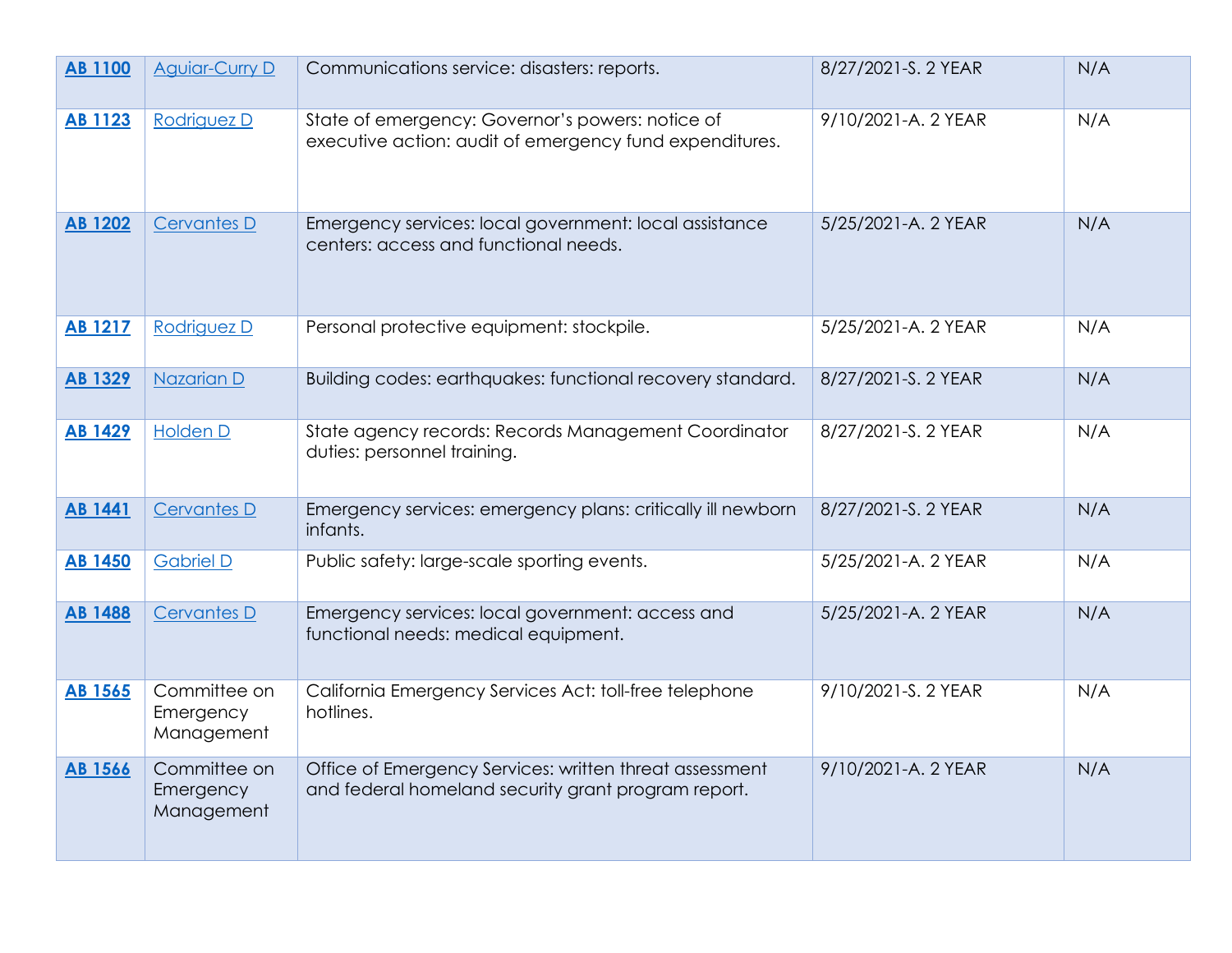| <b>AB 1567</b> | Committee on<br>Emergency<br>Management                              | Emergency services: catastrophic plans: recovery<br>frameworks.                         | 9/10/2021-A. 2 YEAR | N/A |
|----------------|----------------------------------------------------------------------|-----------------------------------------------------------------------------------------|---------------------|-----|
| <b>AB 1568</b> | Committee on<br>Emergency<br>Management                              | California Emergency Services Act: Office of Emergency<br>Services: statewide registry. | 9/10/2021-S. 2 YEAR | N/A |
| <b>AB 1569</b> | Committee on<br>Emergency<br>Management                              | Office of Emergency Services: Hazard Mitigation Grant<br>Program: annual report.        | 9/10/2021-A. 2 YEAR | N/A |
| <b>AB 1571</b> | Committee on<br>Jobs, Economic<br>Development,<br>and the<br>Economy | Administrative Procedure Act: small businesses.                                         | 9/10/2021-A. 2 YEAR | N/A |
| <b>SB 397</b>  | Jones R                                                              | Emergency powers: essential services: religious services.                               | 4/30/2021-S. 2 YEAR | N/A |
| <b>SB 440</b>  | Dodd D                                                               | Earthquake and wildfire loss mitigation.                                                | 9/10/2021-S. 2 YEAR | N/A |
| <b>SB 448</b>  | Melendez R                                                           | California Emergency Services Act: emergency powers:<br>limitation.                     | 4/30/2021-S. 2 YEAR | N/A |
| <b>SB 462</b>  | <b>Borgeas R</b>                                                     | Disaster relief: Creek Fire: allocation to local agencies.                              | 9/10/2021-S. 2 YEAR | N/A |
| <b>SB 468</b>  | Dodd D                                                               | State of emergency: local emergency: electromagnetic<br>pulse attack.                   | 9/10/2021-A. 2 YEAR | N/A |
| <b>SB 547</b>  | <b>Glazer D</b>                                                      | Animals: emergency response: California Veterinary<br>Emergency Team program.           | 7/14/2021-A. 2 YEAR | N/A |
| <b>SB 558</b>  | Caballero D                                                          | Farmworker Disaster Relief Planning Task Force.                                         | 6/4/2021-S. 2 YEAR  | N/A |
| <b>SB 720</b>  | Ochoa Bogh R                                                         | Statewide Domestic Violence Program.                                                    | 7/14/2021-A. 2 YEAR | N/A |